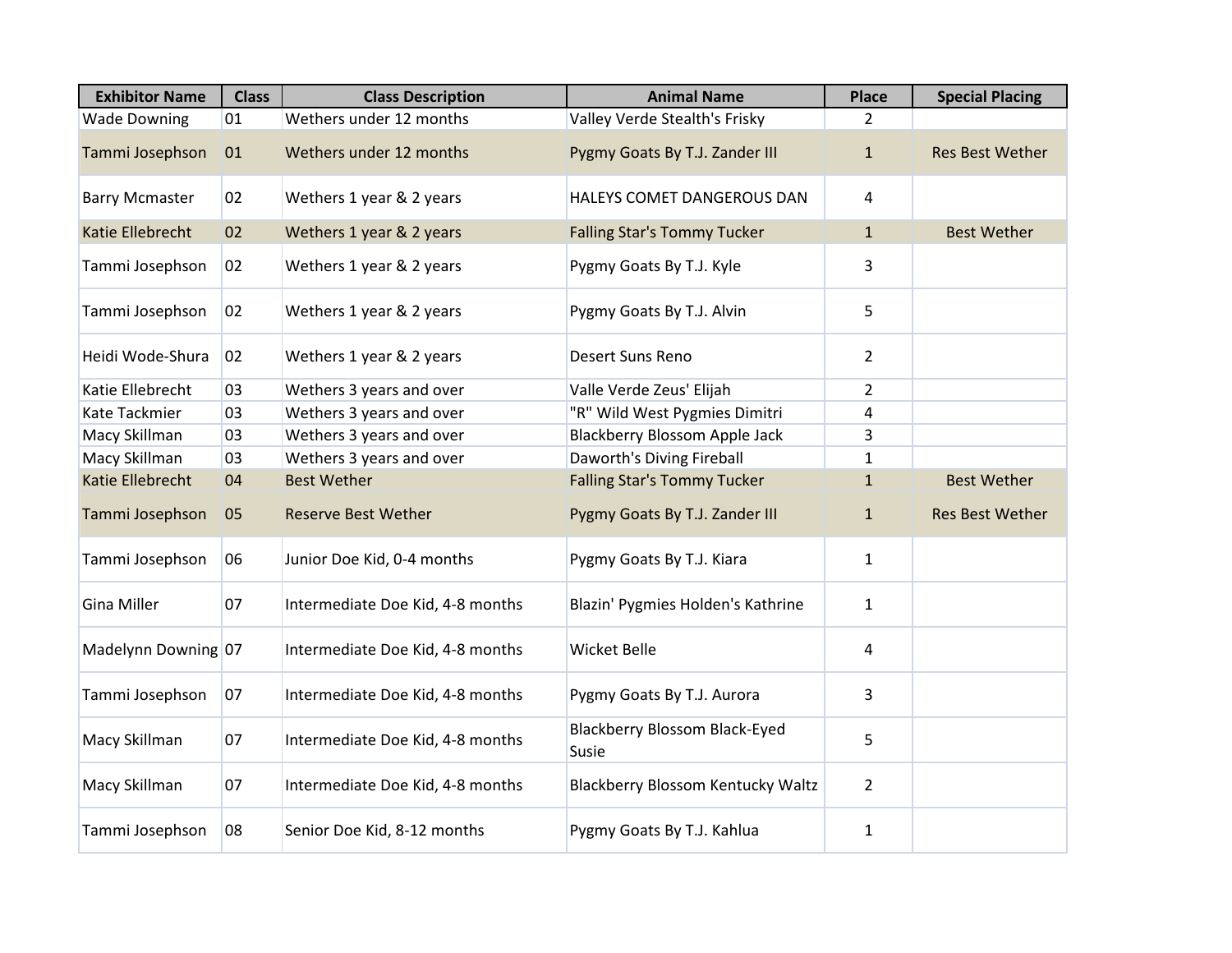| <b>Barry Mcmaster</b> | 09 | Junior Dry Yearling, 12-18 months | haleys comet daisy may                  | 4              |                  |
|-----------------------|----|-----------------------------------|-----------------------------------------|----------------|------------------|
| Kate Tackmier         | 09 | Junior Dry Yearling, 12-18 months | TNT Pygmies Cherry Bomb                 | 5              |                  |
| Tammi Josephson       | 09 | Junior Dry Yearling, 12-18 months | Pygmy Goats BY T.J. Truly Tammi's       | 3              |                  |
| Tammi Josephson       | 09 | Junior Dry Yearling, 12-18 months | Pygmy Goats By T.J. Kai                 | $\overline{2}$ | Res Jr. Ch.      |
| Tammi Josephson       | 09 | Junior Dry Yearling, 12-18 months | Pygmy Goats By Ibrahim                  | $\mathbf{1}$   | Jr. Champion     |
| Tammi Josephson       | 11 | Junior Champion Doe               | Pygmy Goats By Ibrahim                  | $\mathbf{1}$   | Jr. Champion     |
| Tammi Josephson       | 12 | Reserve Junior Champion Doe       | Pygmy Goats By T.J. Kai                 | $\mathbf{1}$   | Res Jr. Ch.      |
| Katie Ellebrecht      | 13 | <b>Freshened Yearling</b>         | Riverside Farm 100 Grand                | $\overline{2}$ |                  |
| Tammi Josephson       | 13 | <b>Freshened Yearling</b>         | Pygmy Goats By T.J. Katinka             | $\mathbf{1}$   |                  |
| <b>Gina Miller</b>    | 14 | Two year old Doe                  | Valle Verde Holden's Cadee              | 3              |                  |
| <b>Barry Mcmaster</b> | 14 | Two year old Doe                  | HALEYS COMET CALIFORNIA POPPY           | 5              |                  |
| Kate Tackmier         | 14 | Two year old Doe                  | Desert Suns Delicate Diplomacy          | $\overline{2}$ |                  |
| Monica Wilcox         | 14 | Two year old Doe                  | <b>Nibbly Goats Emilia</b>              | $\mathbf{1}$   | ResSrCH, ResGRCH |
| Tammi Josephson       | 14 | Two year old Doe                  | Pygmy Goats By T.J. Bellarosa           | 4              |                  |
| <b>Gina Miller</b>    | 15 | Three year old Doe                | Valle Verde M.K. Bethany                | 4              |                  |
| <b>Barry Mcmaster</b> | 15 | Three year old Doe                | HALEYS COMET PRIA FROM<br><b>BOMBAY</b> | $\mathbf{1}$   |                  |
| Tammi Josephson       | 15 | Three year old Doe                | Pygmy Goats By T.J. Alyse               | $\overline{2}$ |                  |
| Heidi Wode-Shura      | 15 | Three year old Doe                | Flat Tire Farm Fiddle-De-De             | 5              |                  |
| Heidi Wode-Shura      | 15 | Three year old Doe                | <b>Whirling Farms Cleopatra</b>         | 3              |                  |
| Kate Tackmier         | 16 | Four years & over does            | Daworth's Deliberate Design             | $\overline{2}$ |                  |
| <b>Kate Tackmier</b>  | 16 | Four years & over does            | Daworth's Downtown Diva                 | $\mathbf{1}$   | Grand Ch, Sr. Ch |
| Kate Tackmier         | 16 | Four years & over does            | "R" Wild West Pygmys Adelvice           | 4              |                  |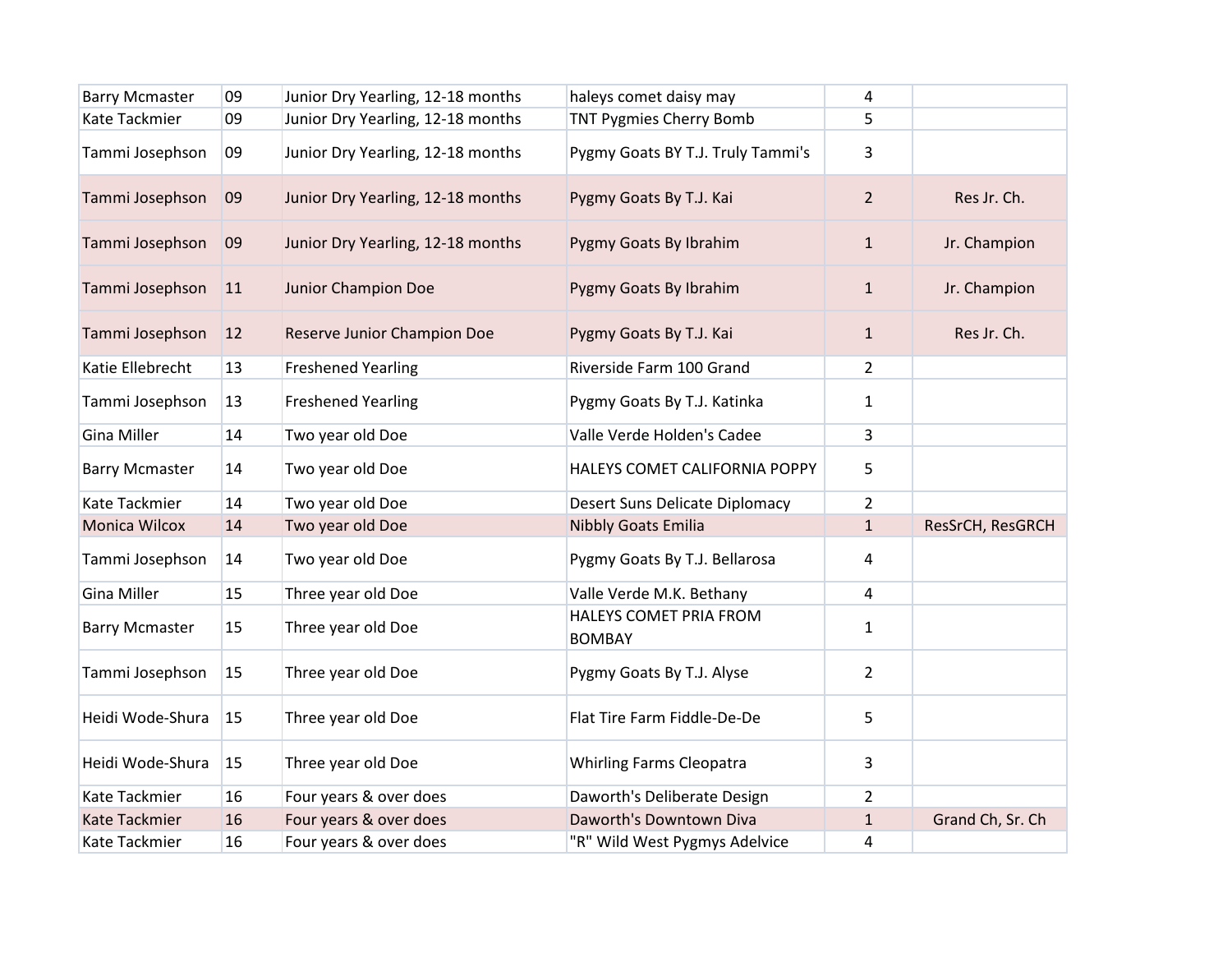| Kate Tackmier         | 16   | Four years & over does             | Igonzo Maybelline                                   | 5              |                  |
|-----------------------|------|------------------------------------|-----------------------------------------------------|----------------|------------------|
| Macy Skillman         | 16   | Four years & over does             | Pygmy Goats By T.J. Kayleena                        | 3              |                  |
| Heidi Wode-Shura      | 16   | Four years & over does             | <b>Flying Turtles Xandra</b>                        | 6              |                  |
| Kate Tackmier         | 17   | Senior Champion Doe                | Daworth's Downtown Diva                             | $\mathbf{1}$   | Grand Ch, Sr. Ch |
| Monica Wilcox         | 18   | <b>Reserve Senior Champion Doe</b> | <b>Nibbly Goats Emilia</b>                          | $\mathbf{1}$   | ResSrCH, ResGRCH |
| <b>Kate Tackmier</b>  | 19   | <b>Grand Champion Doe</b>          | Daworth's Downtown Diva                             | $\mathbf{1}$   | Grand Ch, Sr. Ch |
| Monica Wilcox         | 20   | <b>Reserve Grand Champion Doe</b>  | <b>Nibbly Goats Emilia</b>                          | $\mathbf{1}$   | ResSrCH, ResGRCH |
| Jane Coneybeer        | 22   | Junior Buck Kid, 0-4 months        | <b>CB Pygmies</b><br>ThatHanselsSoHotRightNow       | $\mathbf{1}$   |                  |
| Tammi Josephson       | 22   | Junior Buck Kid, 0-4 months        | Pygmy Goats By T.J. Diable Duff                     | 3              |                  |
| Kate Tackmier         | 22.1 | Intermediate Buck Kid, 4-8 months  | TNT MPYGMYS MUSKET                                  | 4              |                  |
| Kate Tackmier         | 22.1 | Intermediate Buck Kid, 4-8 months  | <b>TNT PYGMYS BAMBAM</b>                            | 5              |                  |
| Jane Coneybeer        | 22.1 | Intermediate Buck Kid, 4-8 months  | CB Pygmies Kings Advantage                          | $\overline{2}$ |                  |
| Macy Skillman         | 22.1 | Intermediate Buck Kid, 4-8 months  | <b>Blackberry Blossom Kentucky</b><br>Thunder       | $\mathbf{1}$   |                  |
| Gina Miller           | 23   | Senior Buck Kid, 8-12 months       | Valle Verde Holden's Norseman                       | 4              |                  |
| <b>Barry Mcmaster</b> | 23   | Senior Buck Kid, 8-12 months       | haleys comet faithful diplomat                      | $\mathbf{1}$   | Jr. Ch.          |
| Tammi Josephson       | 23   | Senior Buck Kid, 8-12 months       | Pygmy Goats By T.J. OMG                             | 3              |                  |
| Tammi Josephson       | 23   | Senior Buck Kid, 8-12 months       | Pygmy Goats By T.J. Belushi                         | $\overline{2}$ | R. Jr. Ch.       |
| Macy Skillman         | 23   | Senior Buck Kid, 8-12 months       | <b>Blackberry Blossom Tennessee</b><br><b>Blues</b> | 5              |                  |
| <b>Barry Mcmaster</b> | 24   | Junior Champion Buck               | haleys comet faithful diplomat                      | $\mathbf{1}$   | Jr. Ch.          |
| Tammi Josephson       | 25   | Reserve Jr. Champion Buck          | Pygmy Goats By T.J. Belushi                         | $\mathbf{1}$   | R. Jr. Ch.       |
| Kate Tackmier         | 26   | Junior Yearling Buck, 12-18 months | <b>TNT Pygmies Roman Candle</b>                     | 3              |                  |
| Jane Coneybeer        | 26   | Junior Yearling Buck, 12-18 months | <b>CB Pygmies Dilbert</b>                           | $\mathbf{1}$   | ResSrCH, ResGRCH |
| June Garvin           | 26   | Junior Yearling Buck, 12-18 months | JK Pygmies Old Glory                                | $\overline{2}$ |                  |
| Jane Coneybeer        | 27   | Senior Yearling Buck, 18-24 months | CB Pygmies Spudtastic Hot Potato                    | $\overline{2}$ |                  |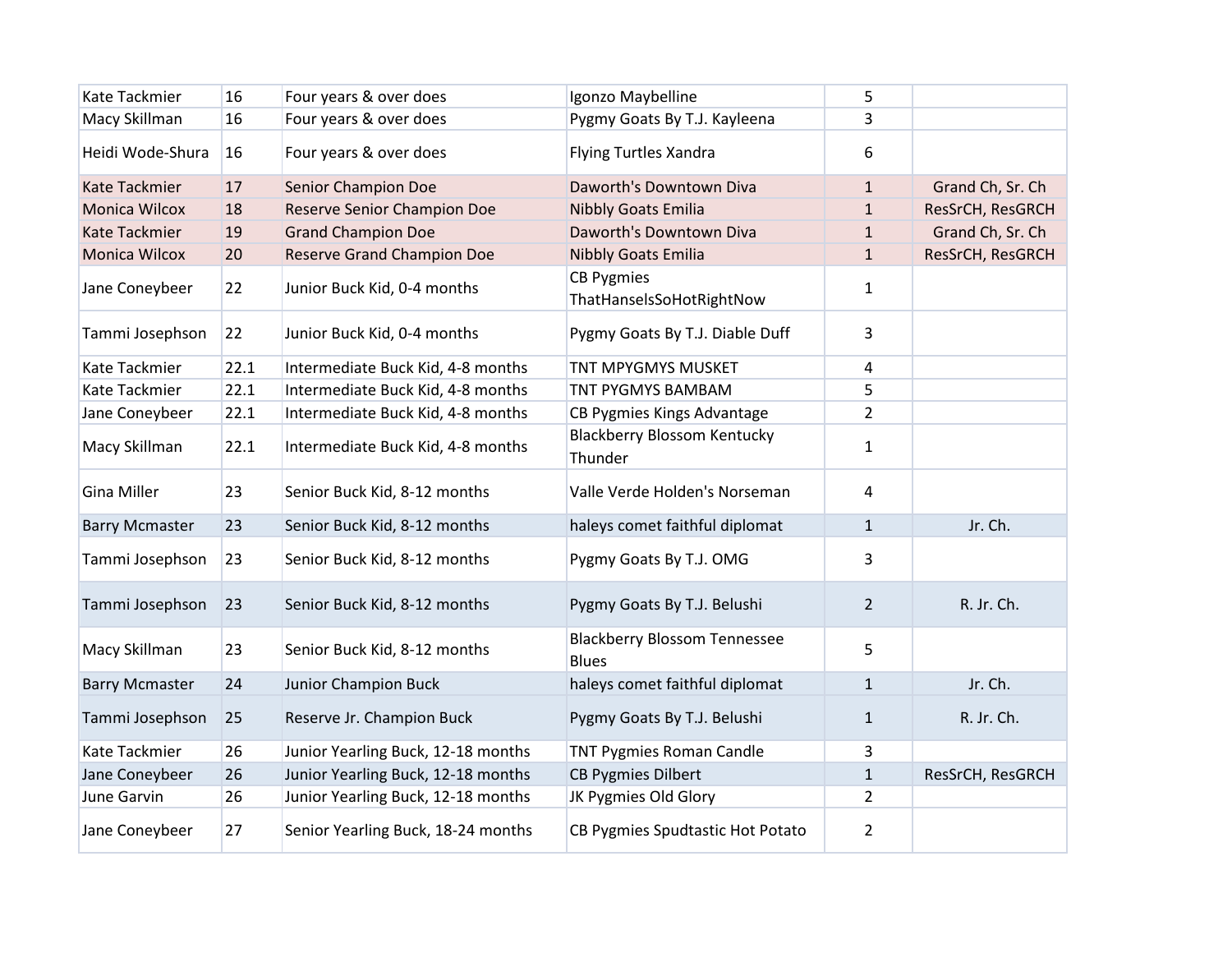| Tammi Josephson      | 27   | Senior Yearling Buck, 18-24 months | Pygmy Goats By T.J. Oh, Man                   | $\mathbf{1}$   |                     |
|----------------------|------|------------------------------------|-----------------------------------------------|----------------|---------------------|
| Kate Tackmier        | 28   | Two year old Bucks                 | <b>TNT Pygmies Kaboom</b>                     | $\overline{2}$ |                     |
| <b>Gina Miller</b>   | 28   | Two year old Bucks                 | Valkyries' A Thorodan Twist                   | 3              |                     |
| Tammi Josephson      | 28   | Two year old Bucks                 | Pygmy Goats By T.J. Kayson                    | $\mathbf{1}$   | Sr. Ch., Grand Ch.  |
| Gina Miller          | 29   | Three year old Bucks               | Echo Love Tyrigous Stealth                    | 1              |                     |
| Loree Tackmier       | 30   | Four years & over Bucks            | Daworth's Dangerous Liaison                   | 3              |                     |
| Loree Tackmier       | 30   | Four years & over Bucks            | <b>Daworth's Direct Effect</b>                | $\mathbf{1}$   |                     |
| Monica Wilcox        | 30   | Four years & over Bucks            | <b>Whirlwind Farms</b><br>OutstandingDecision | $\overline{2}$ |                     |
| Tammi Josephson      | 31   | Senior Champion Buck               | Pygmy Goats By T.J. Kayson                    | $\mathbf{1}$   | Sr. Ch., Grand Ch.  |
| Jane Coneybeer       | 32   | Reserve Sr.Champion Buck           | <b>CB Pygmies Dilbert</b>                     | $\mathbf{1}$   | ResSrCH, ResGRCH    |
| Tammi Josephson      | 33   | <b>Grand Champion Buck</b>         | Pygmy Goats By T.J. Kayson                    | 1              | Sr. Ch., Grand Ch.  |
| Jane Coneybeer       | 33.1 | Reserve Grand Champion Buck        | <b>CB Pygmies Dilbert</b>                     | $\mathbf{1}$   | R. Sr. Ch, R. Grand |
| <b>Kate Tackmier</b> | 34   | Produce of Dam                     | <b>Produce of Adelvice</b>                    | 1              |                     |
| Kate Tackmier        | 34   | Produce of Dam                     | Produce of Deliberate Design                  | 3              |                     |
| Tammi Josephson      | 34   | Produce of Dam                     | Pygmy Goats By T.J. Kiowa                     | $\overline{2}$ |                     |
| Macy Skillman        | 34   | Produce of Dam                     | Produce of Dam                                | 4              |                     |
| <b>Kate Tackmier</b> | 35   | Get of Sire                        | Get of Dangerous Liaison                      | 5              |                     |
| Kate Tackmier        | 35   | Get of Sire                        | <b>Get of Direct Effect</b>                   | 3              |                     |
| Monica Wilcox        | 35   | Get of Sire                        | Get of OutstandingDecision                    | $\mathbf{1}$   |                     |
| Tammi Josephson      | 35   | Get of Sire                        | MCH PGCH Pygmy Goats By T.J.<br>Hudson        | $\overline{2}$ |                     |
| Macy Skillman        | 35   | Get of Sire                        | Get of Sire                                   | 4              |                     |
| <b>Kate Tackmier</b> | 36   | Daughter/Dam                       | "R" Wild West Pygmys Adelvice                 | 4              |                     |
| Kate Tackmier        | 36   | Daughter/Dam                       | Daworth's Deliberate Design                   | $\overline{2}$ |                     |
| Kate Tackmier        | 36   | Daughter/Dam                       | Daworth's Downtown Diva                       | $\mathbf{1}$   |                     |
| Heidi Wode-Shura     | 36   | Daughter/Dam                       | Xandra                                        | 5              |                     |
| Macy Skillman        | 36   | Daughter/Dam                       | Daughter/Dam                                  | 3              |                     |